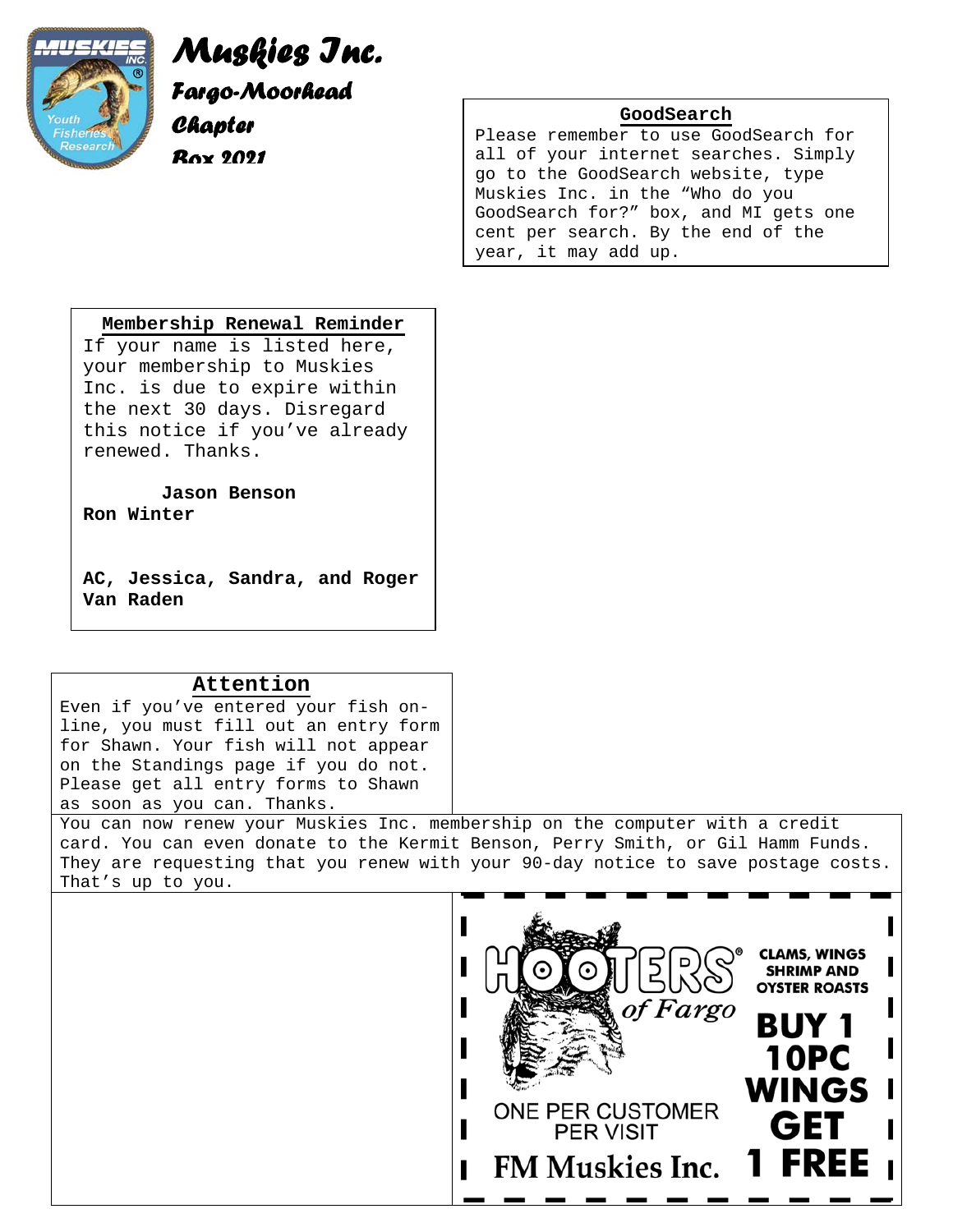## **FM Muskie, Inc. Officers**

*President* Mark Stenger 47629 353rd Ave. Frazee, MN. 56544 218-342-2743 E-mail: stenger@eot.com *Vice President* Chris Schrom 513 12<sup>th</sup> St. E. West Fargo, ND. 58078 701-282-3920 E-mail: f11bmb@aol.com *2nd Vice President* Jon Holman 218-498-2202 *Secretary* Shawn Earley 3220 12th St S, Apt 205 Moorhead, MN 56560 701-306-7228 E-mail: musky\_45@yahoo.com *Treasurer* Rick Eagleson 1521 S  $12^{th}$  St Fargo, ND 58103 701-235-6536 *RVP* Brett Waldera 1656  $8^{th}$  St. E. West Fargo, ND. 58078 701-298-9032 E-mail: bjwaldera@i29.net

| Board Of Directors        |
|---------------------------|
| Jon Jacobson - 701-212-   |
| 3720                      |
| Bob Collins - 218-847-    |
| 7714                      |
| Ed Sweeney - 701-282-6000 |
| Bud Anderson- 320-762-    |
| 9977                      |
| Paul Haug - 701-280-2755  |
| Jeff Cadwell - 218-234-   |
| 5633                      |
| Joe Hardy - 320-763-7755  |
| Ben Swanson - 701-293-    |
| 9643                      |
| Brian Grote - 218-790-    |
| 0275                      |
| Ron Teschner- 701-642-    |
| 3368                      |
|                           |

VP of Fisheries and Research Newsletter Editor/Publisher Club Photographer Research Director Brad Waldera

**At our last meeting:** President Mark Stenger began the meeting by talking about how our Chapter performed at this year's Chapter Challunge. We did not fare well. The water conditions were poor, but everyone seemed to have a great time anyway. Supposedly, our Chapter chose to use baits that were a bit large for Wisconsin strain fish. At least that was their excuse, ha ha. Next year's Challunge may be held in the Bemidji area, but may also be on LOTW. We'll let you know when we get more information.

We talked about the access on Detroit Lake again. It was in poor shape, and for some people, was not very convenient to use. Our Chapter could pay for it to be repaired correctly, but we decided against that option. The North access by the Holiday Inn has been removed, but there is talk of putting in another one, maybe even to the West of the hotel. Our Chapter decided to write a letter to the people responsible for the upkeep of the access to see what can be done.

Wednesday Night League has begun. I have only made out on one evening, but by freak chance caught the only fish that night. I'll try to round up the names of everyone else who caught fish and post them in the next newsletter. Be sure to make it to League this year. It really is a great time. You can see the remaining dates, rules and regulations on the back page of this newsletter. **Watch for the fish list next month**.

We decided to invite every Muskies Inc. Chapter in Minnesota to West Battle Lake on October  $6<sup>th</sup>$  for a day of fishing. We'll meet afterwards at the Shoreline Restaurant to talk about the day's fishing and meet new people from other Chapters. We had a fairly good crowd last year, and this year it should be even better. We'll have more details about this later. So far, members from the St. Cloud Chapter and Twin Cities Chapter have mentioned they'll be there, and our Chapter will supply some type of trophy to the winners.

**At the Next Meeting**: We'll talk about the LOTW trip, and have our Summer Roundtable discussion. It appears the bite has been quite slow for many of us, but a few people seem to have a decent pattern dialed in. Come to the meeting and find out what has been working.

**Quite A Night:** Member Jerry Sondag recently had a night to remember while fishing Mille Lacs. I'm sure he'll forgive me if I have any of this information incorrect, but supposedly Jerry caught a 56 incher, and **two** 52-inch fish on the same evening. He may be able to give us more details at the July meeting. Congratulations Jerry. **Brad Waldera**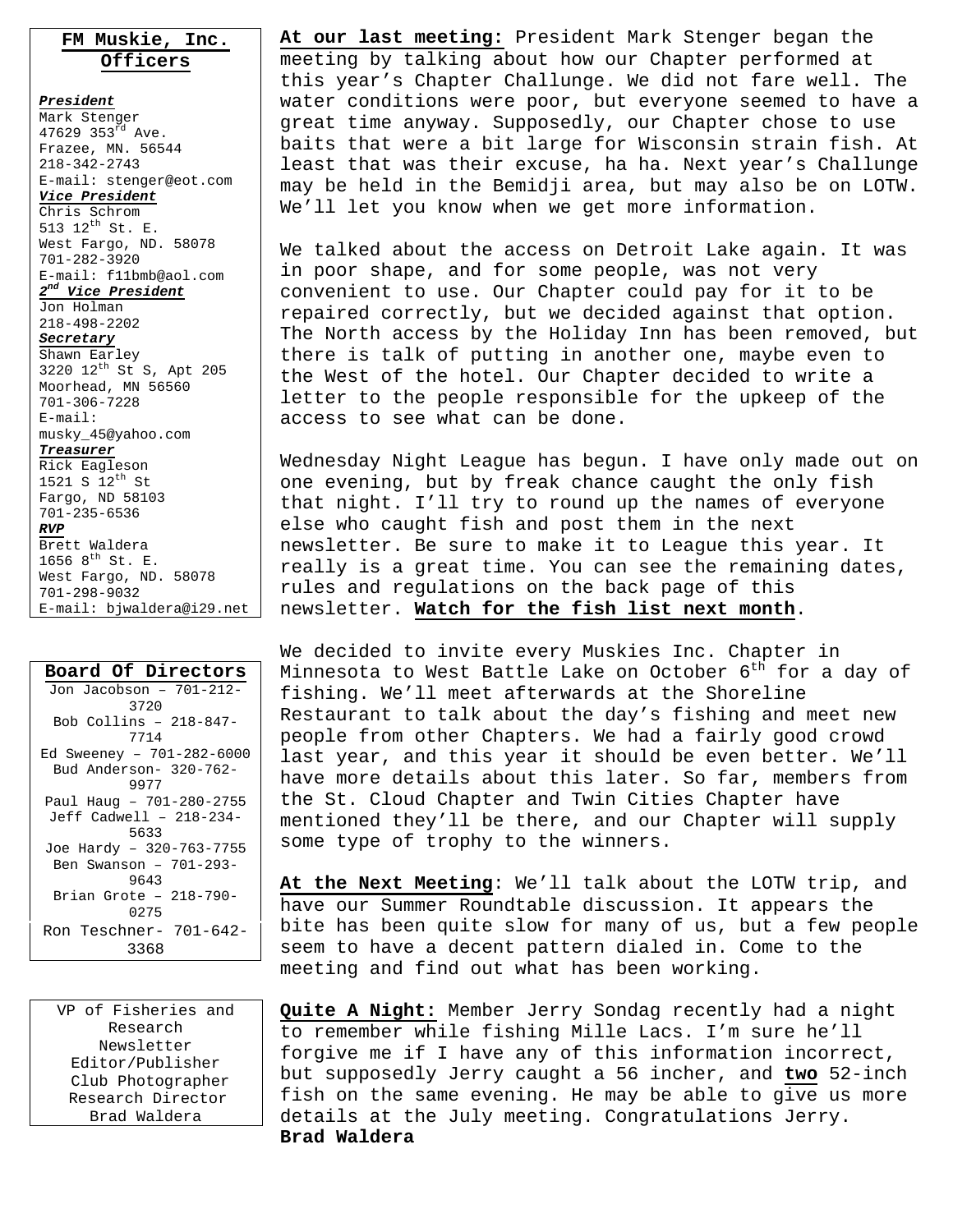## **President's Message**

OK- I am not the President, but I am taking on the role of "First Lady" to write the message this month.

 No- I don't have any hot fishing spots or lures. As a matter of fact, I haven't even been Muskie fishing yet this year. To be honest, I think Mark is tired of even asking me to go- seems like I always have an excuse why I can't "join him in the boat". Maybe one day I will forget about cleaning the house, doing laundry, etc, and surprise him and go along. Maybe I will be able to bring one of those "Big" fish into the boat.

 I did get an invitation in the mail a while back to go fishing. The Women in the Outdoors has organized an event for area women. I guess they have rounded up a bunch of great Muskie fishermen that are willing to take us gals (some of which, like me, know little or nothing about fishing) out on the water and give us a relaxing day of fishing. Sounds like a great day of fun. If you or your spouse didn't get an invitation, please contact Kathy Sloan at 701-866-5639 for more information. I am looking forward to August 18th, a relaxing day on the water with the F-M Muskies crew, raffle and door prizes, lunch and maybe even a bonus, getting one of them Muskies into the boat. Hope to see many of you there.

Joan Stenger, First Lady to Mark, Pres 02

## **Upcoming Events**

**July 23** – Regular meeting. West Fargo VFW 7pm. Find out how the LOTW trip went, and listen in on our Roundtable discussion to see how and where the fish are biting.

**August 27** – Regular meeting. West Fargo VFW 7pm. We'll have our Summer Roundtable discussion.



### **Van Raden Construction, Inc.**

#### **Van Raden Properties, Inc.**

402 35th Ave. North, Fargo, ND 58102 Phone 218-233-2731 - Fax 701-232-8073 *Serving the Fargo, Moorhead, Dilworth, Grand Forks Areas* Apartments, Duplexes and Town Houses For Rent Manufactured Homes Rental and Sales Manufactured Home Park Lots for Rent Commercial Property For Rent and/or Build to Suit Cold Storage Rental Spaces Available

# **JDRC Rod Builders**

**Jay Ross, Prop.** 

**RR 1 Box 153A** 

## **Ortonville, MN 56278**

**(320) 839-2727**





**Authorized Service Center Bob's Trolling Motor Service** Motor Sales - Parts - Service Mon. - Sat. 6 p.m. -10 p.m. West Fargo, ND · (701) 281-9566 · (701) 306-5692